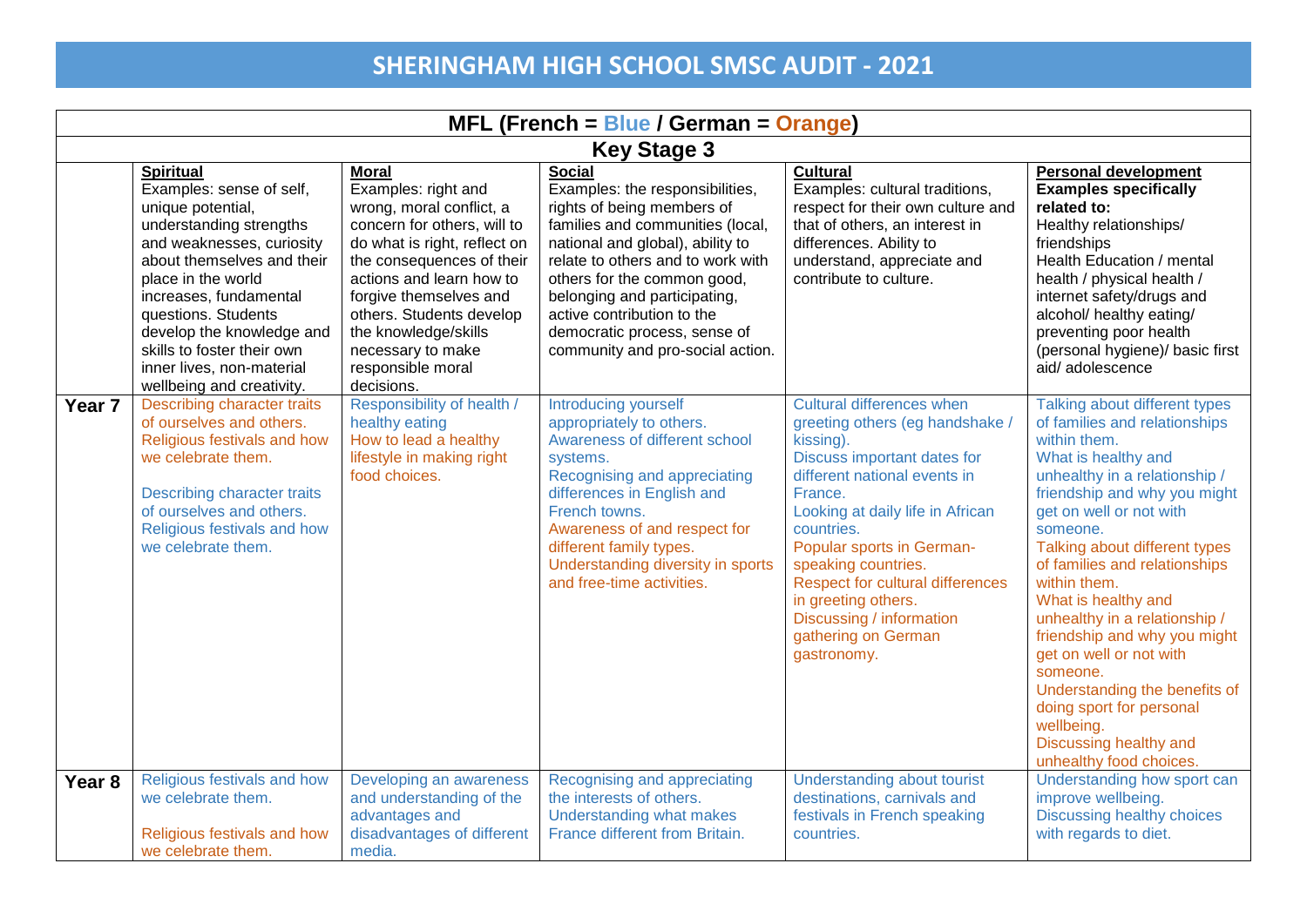|        |                                                                                                                                                                                                                                                                                                                                                 | Understanding the<br>potential dangers of<br>watching and reading<br>certain genres.<br>Looking at the migrant<br>crisis and how people are<br>housed in German-<br>speaking countries.                                                                                                                                   | Understanding how life used to<br>be in France and those<br>individuals who influenced<br>French culture.<br>Understanding and appreciating<br>types of housing in Germany.<br>Finding out about traditions and<br>festivals in German speaking<br>countries and their cultural<br>importance.                                                               | <b>Understanding differences</b><br>between what sports and<br>popular in France as opposed to<br>in Britain.<br>Discussing / information<br>gathering on when students start<br>their day in German schools.<br>German festivals and<br>celebrations, reasons for them<br>and how they are celebrated.<br>Similarities and differences with<br>the UK.<br>Researching a specific German<br>town.<br>Differences in German v British<br>school uniforms. | Talking about morning and<br>daily routines, hygiene and<br>wellbeing.                                                                                                                                                                                                                                                      |
|--------|-------------------------------------------------------------------------------------------------------------------------------------------------------------------------------------------------------------------------------------------------------------------------------------------------------------------------------------------------|---------------------------------------------------------------------------------------------------------------------------------------------------------------------------------------------------------------------------------------------------------------------------------------------------------------------------|--------------------------------------------------------------------------------------------------------------------------------------------------------------------------------------------------------------------------------------------------------------------------------------------------------------------------------------------------------------|----------------------------------------------------------------------------------------------------------------------------------------------------------------------------------------------------------------------------------------------------------------------------------------------------------------------------------------------------------------------------------------------------------------------------------------------------------|-----------------------------------------------------------------------------------------------------------------------------------------------------------------------------------------------------------------------------------------------------------------------------------------------------------------------------|
|        |                                                                                                                                                                                                                                                                                                                                                 |                                                                                                                                                                                                                                                                                                                           | <b>Key Stage 4</b>                                                                                                                                                                                                                                                                                                                                           |                                                                                                                                                                                                                                                                                                                                                                                                                                                          |                                                                                                                                                                                                                                                                                                                             |
|        | <b>Spiritual</b><br>Examples: sense of self,<br>unique potential,<br>understanding strengths<br>and weaknesses, curiosity<br>about themselves and their<br>place in the world<br>increases, fundamental<br>questions. They develop<br>the knowledge and skills to<br>foster their own inner lives,<br>non-material wellbeing and<br>creativity. | <b>Moral</b><br>Examples: right and<br>wrong, moral conflict, a<br>concern for others, will to<br>do what is right, reflect on<br>the consequences of their<br>actions and learn how to<br>forgive themselves and<br>others. They develop the<br>knowledge/skills<br>necessary to make<br>responsible moral<br>decisions. | <b>Social</b><br>Examples: the responsibilities,<br>rights of being members of<br>families and communities (local,<br>national and global), ability to<br>relate to others and to work with<br>others for the common good,<br>belonging and participating,<br>active contribution to the<br>democratic process, sense of<br>community and pro-social action. | <b>Cultural</b><br>Examples: cultural traditions,<br>respect for their own culture and<br>that of others, an interest in<br>differences. Ability to<br>understand, appreciate and<br>contribute to culture.                                                                                                                                                                                                                                              | <b>Personal development</b><br><b>Examples specifically</b><br>related to:<br>Healthy relationships/<br>friendships<br>Health Education / mental<br>health / physical health /<br>internet safety/drugs and<br>alcohol/ healthy eating/<br>preventing poor health<br>(personal hygiene)/ basic first<br>aid/adolescence     |
| Year 9 | Thinking about what your<br>ideal partner would be like.<br>What makes a good<br>relationship? Future<br>relationship hopes.<br>What makes a good friend?<br>Thinking about what your<br>ideal partner would be like.                                                                                                                           | Exploring ways to help the<br>environment.<br>How to use mobile<br>technology responsibly;<br>the positive and negative<br>aspects of mobile<br>technology.<br>How to use mobile<br>technology responsibly;<br>the positive and negative                                                                                  | What makes a good<br>relationship? Future relationship<br>hopes.<br>Using polite language when<br>talking to strangers.<br>Considering how we can help<br>the environment collectively.                                                                                                                                                                      | Exploring the advantages and<br>disadvantages of where people<br>live.<br>Looking at similarities and<br>differences in places in towns.<br>Comparing and contrasting<br>school life                                                                                                                                                                                                                                                                     | Thinking about making<br>healthy choices with diet,<br>exercise and lifestyle.<br>Talking about positive<br>relationships within a family.<br>Considering what is valued in<br>a future partner.<br>Creating an awareness of<br>having a healthy and safe<br>relationship with the internet.<br>Discussing internet safety. |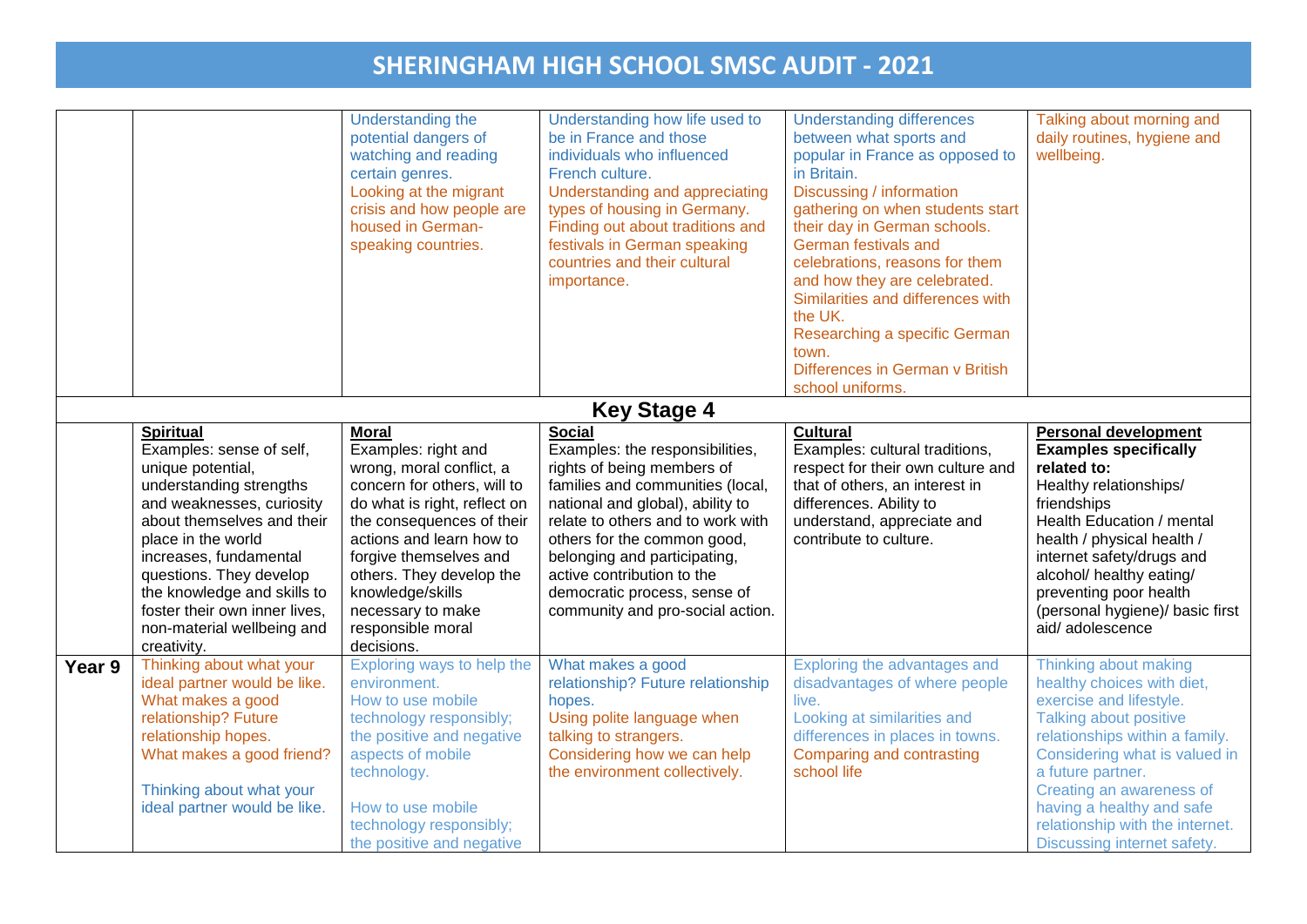|      | What makes a good          | aspects of mobile            |                                   |                                   | Talking about positive          |  |  |  |
|------|----------------------------|------------------------------|-----------------------------------|-----------------------------------|---------------------------------|--|--|--|
|      | relationship? Future       | technology.                  |                                   |                                   | relationships within a family.  |  |  |  |
|      | relationship hopes.        |                              |                                   |                                   | Considering what is valued in   |  |  |  |
|      | What makes a good friend?  |                              |                                   |                                   | a future partner.               |  |  |  |
|      |                            |                              |                                   |                                   | Creating an awareness of        |  |  |  |
|      |                            |                              |                                   |                                   | having a healthy and safe       |  |  |  |
|      |                            |                              |                                   |                                   | relationship with the internet. |  |  |  |
|      |                            |                              |                                   |                                   | Discussing internet safety.     |  |  |  |
| Year | Awareness and              | How to use mobile            | Diversity of personal choice in   | Developing awareness of           | Managing wellbeing in terms     |  |  |  |
| 10   | empathising with those     | technology responsibly;      | free time activities.             | Francophonic countries.           | of fitness.                     |  |  |  |
|      | affected by issues of      | the positive and negative    | Understanding the personal        | Looking at music festivals in     | Considering how individuals     |  |  |  |
|      | poverty and inequality;    | aspects of mobile            | choices of others.                | French-speaking countries.        | can help society through        |  |  |  |
|      | looking at how the         | technology.                  | Diversity of personal choice in   | Understanding of customs and      | voluntary work and nurture      |  |  |  |
|      | individual can make a      | Looking at what makes a      | free time activities              | festivals in German-speaking      | positive relationships within   |  |  |  |
|      | positive contribution      | healthy lifestyle (diet &    | Understanding the personal        | countries across the world.       | the community.                  |  |  |  |
|      | through charity work.      | health habits).              | choices of others.                | Looking at how festivals are      | Understanding the dangers of    |  |  |  |
|      |                            | What leads people to         |                                   | celebrated at home.               | alcohol and drug use.           |  |  |  |
|      | Awareness and              | make unhealthy lifestyle     | What can you to do help the       | Looking at music festivals in     | Managing wellbeing in terms     |  |  |  |
|      | empathising with those     | choices.                     | environment and minimising your   | German-speaking countries.        | of fitness.                     |  |  |  |
|      | affected by issues of      |                              | impact.                           |                                   | Considering how individuals     |  |  |  |
|      | poverty and inequality;    | Looking at what makes a      | What can you to do help the       | Exploring the advantages and      | can help society through        |  |  |  |
|      | looking at how the         | healthy lifestyle (diet &    | environment and minimising your   | disadvantages of where people     | voluntary work and nurture      |  |  |  |
|      | individual can make a      | health habits).              | impact.                           | live.                             | positive relationships within   |  |  |  |
|      | positive contribution      | What leads people to         |                                   |                                   | the community.                  |  |  |  |
|      | through charity work.      | make unhealthy lifestyle     |                                   |                                   | Understanding the dangers of    |  |  |  |
|      |                            | choices.                     |                                   |                                   | alcohol and drug use.           |  |  |  |
| Year | Looking at arguments for   | Environmental issues,        | Pressures at school, how the      | Consider school systems in        |                                 |  |  |  |
| 11   | and against higher         | personal and collective      | world could be in 50 years.       | other countries and pathway       |                                 |  |  |  |
|      | education; exploring post  | responsibilities.            | Pressures at school, how the      | options.                          |                                 |  |  |  |
|      | 18 career options.         | Environmental issues,        | world could be in 50 years.       |                                   |                                 |  |  |  |
|      | Looking at arguments for   | personal and collective      |                                   |                                   |                                 |  |  |  |
|      | and against higher         | responsibilities.            |                                   |                                   |                                 |  |  |  |
|      | education; exploring post  |                              |                                   |                                   |                                 |  |  |  |
|      | 18 career options.         |                              |                                   |                                   |                                 |  |  |  |
|      | <b>Key Stage 5</b>         |                              |                                   |                                   |                                 |  |  |  |
|      | <b>Spiritual</b>           | Moral                        | <b>Social</b>                     | <b>Cultural</b>                   | <b>Personal development</b>     |  |  |  |
|      | Examples: sense of self,   | Examples: right and          | Examples: the responsibilities,   | Examples: cultural traditions,    | <b>Examples specifically</b>    |  |  |  |
|      | unique potential,          | wrong, moral conflict, a     | rights of being members of        | respect for their own culture and | related to:                     |  |  |  |
|      | understanding strengths    | concern for others, will to  | families and communities (local,  | that of others, an interest in    | Healthy relationships/          |  |  |  |
|      | and weaknesses, curiosity  | do what is right, reflect on | national and global), ability to  | differences. Ability to           | friendships                     |  |  |  |
|      | about themselves and their | the consequences of their    | relate to others and to work with | understand, appreciate and        | Health Education / mental       |  |  |  |
|      | place in the world         | actions and learn how to     | others for the common good,       | contribute to culture.            | health / physical health /      |  |  |  |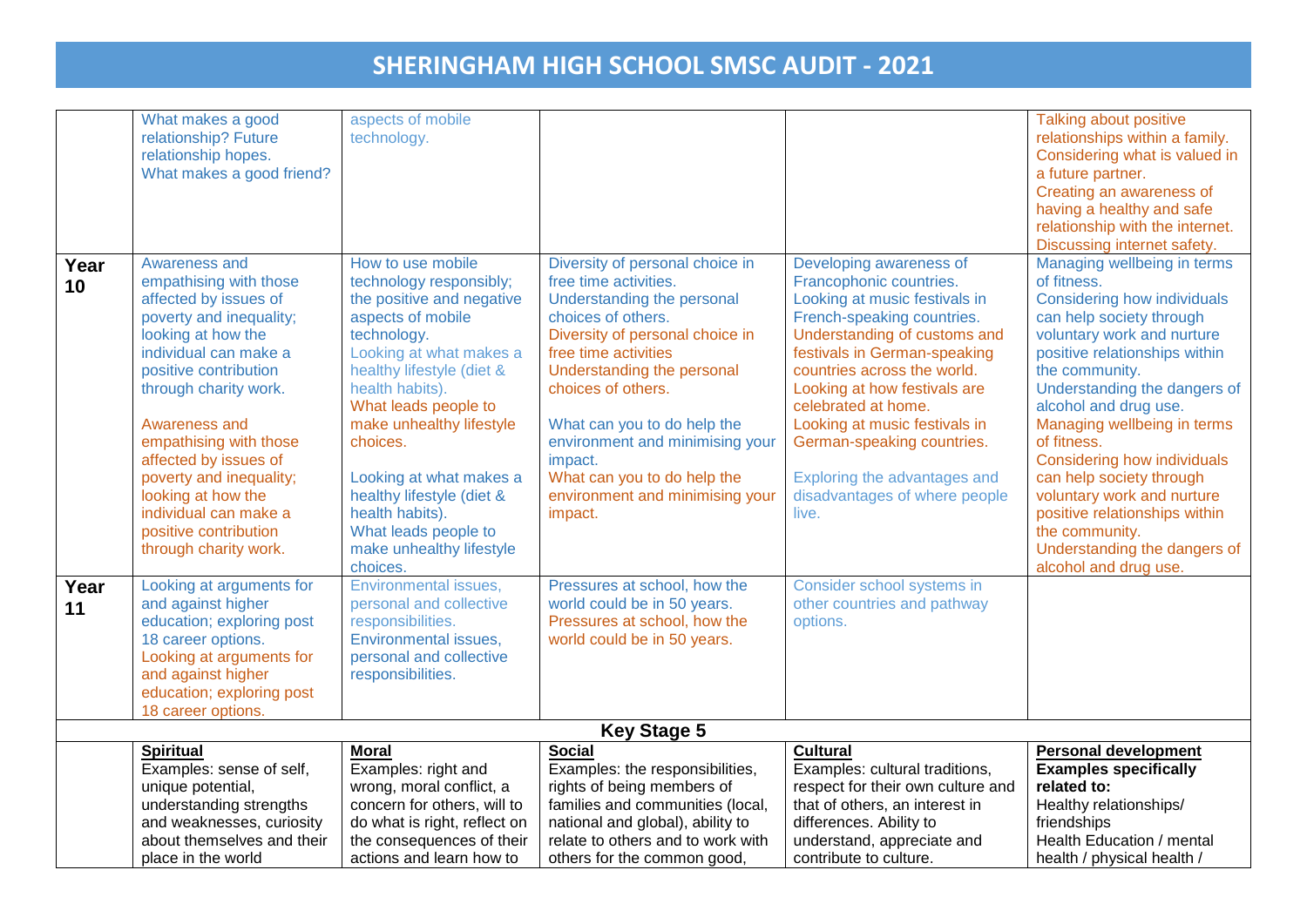|            | increases, fundamental<br>questions. They develop<br>the knowledge and skills to<br>foster their own inner lives,<br>non-material wellbeing and<br>creativity.                                                                                                                                 | forgive themselves and<br>others. They develop the<br>knowledge/skills<br>necessary to make<br>responsible moral<br>decisions.                                                                                                                                                                                                                                                                                           | belonging and participating,<br>active contribution to the<br>democratic process, sense of<br>community and pro-social action.                                                                                                                                                                                                                                                                                 |                                                                                                                                                                                                                                                                                                                                                                                                                                                                                                                                                                                                                                                                                                                                                                                  | internet safety/drugs and<br>alcohol/ healthy eating/<br>preventing poor health<br>(personal hygiene)/ basic first<br>aid/adolescence                                                                                                                                                                                                                                                                                                                                                                                                 |
|------------|------------------------------------------------------------------------------------------------------------------------------------------------------------------------------------------------------------------------------------------------------------------------------------------------|--------------------------------------------------------------------------------------------------------------------------------------------------------------------------------------------------------------------------------------------------------------------------------------------------------------------------------------------------------------------------------------------------------------------------|----------------------------------------------------------------------------------------------------------------------------------------------------------------------------------------------------------------------------------------------------------------------------------------------------------------------------------------------------------------------------------------------------------------|----------------------------------------------------------------------------------------------------------------------------------------------------------------------------------------------------------------------------------------------------------------------------------------------------------------------------------------------------------------------------------------------------------------------------------------------------------------------------------------------------------------------------------------------------------------------------------------------------------------------------------------------------------------------------------------------------------------------------------------------------------------------------------|---------------------------------------------------------------------------------------------------------------------------------------------------------------------------------------------------------------------------------------------------------------------------------------------------------------------------------------------------------------------------------------------------------------------------------------------------------------------------------------------------------------------------------------|
| Year<br>12 | Considering the importance<br>of image.<br>Recognising the<br>importance and<br>significance of celebrating<br>heritage.<br>Considering own feelings, if<br>you lived during Nazi time.<br>Looking at the benefits of<br>voluntary work for those<br>that do it and for society as<br>a whole. | How to use mobile<br>technology responsibly;<br>the positive and negative<br>aspects of mobile<br>technology.<br>Reflecting on the actions<br>of others during the third<br>Reich.<br>How to use mobile<br>technology responsibly;<br>the positive and negative<br>aspects of mobile<br>technology. Speculating<br>on future technological<br>developments.<br>The role of the voluntary<br>sector and its contribution. | Discussing what makes a family.<br>Speculating on future<br>technological developments.<br>Looking at the diversity of<br>festivals and the impact they<br>have.<br>Understanding the different<br>areas of Berlin and their<br>inhabitants.<br>What makes a good<br>relationship? Future relationship<br>hopes.<br>Diversity of personal choice in<br>music; understanding the<br>personal choices of others. | Analysing family trends in<br>Germany.<br>Looking at TV viewing habits in<br>German-speaking countries.<br>Understanding of the traditions<br>in German-speaking countries.<br>Exploring different types of art<br>and architecture; understanding<br>how this has changed over time.<br>Exploring the culture in Berlin.<br>Awareness of popular films in<br>German-speaking countries.<br>Interpreting recent data on<br>family trends in France.<br>Understanding of the heritage in<br><b>French-speaking countries</b><br>across the world. Looking at<br>how diverse heritage is in some<br>of these countries and what its<br>impact is. Recognising the<br>importance and significance of<br>celebrating heritage.<br>Exploring the role of cinema in<br>French society. | <b>Discussing personal</b><br>relationships, what is a<br>healthy / unhealthy<br>relationship?<br>Understanding the changing<br>roles and expectations for<br>partnership.<br>Discussing the dangers of<br>social networks.<br><b>Discussing personal</b><br>relationships, what is a<br>healthy / unhealthy<br>relationship?<br>Considering what are the<br>merits and problems of<br>different family structures.<br>Discussing the dangers of<br>digital technology.<br>Discussing the benefits of<br>voluntary work on wellbeing. |
| Year<br>13 | Explaining the reasons why<br>people migrate.<br><b>Discussing political beliefs</b><br>among young people.                                                                                                                                                                                    | <b>Exploring issues related</b><br>to immigration in German<br>society and different<br>views on immigration from<br>different standpoints.<br>Attitudes to racism;<br>different types of racism<br>and their impact on its<br>victims.<br><b>Understanding how</b><br>different groups may<br>become socially                                                                                                           | <b>Understanding how different</b><br>groups integrate and measures<br>which may prevent them from<br>doing so; considering attitudes<br>towards these groups.<br>Understanding how young<br>people engage in politics.<br>What makes a diverse society?<br>The enrichment of society<br>through an ethnic mix; promotion<br>of tolerance and respect.                                                         | Understanding how the EU<br>works; Germany's role in the<br>EU; the future of the EU.<br>Exploring issues related to<br>German reunification.<br>The role of unions in France,<br>strikes and means of protesting.                                                                                                                                                                                                                                                                                                                                                                                                                                                                                                                                                               | Discussing the relationship<br>between the state and the<br>individual.<br><b>Exploring personal life</b><br>choices.<br>Considering where people<br>feel safe and why.<br><b>Examining different groups</b><br>who are socially marginalised<br>and considering why.                                                                                                                                                                                                                                                                 |